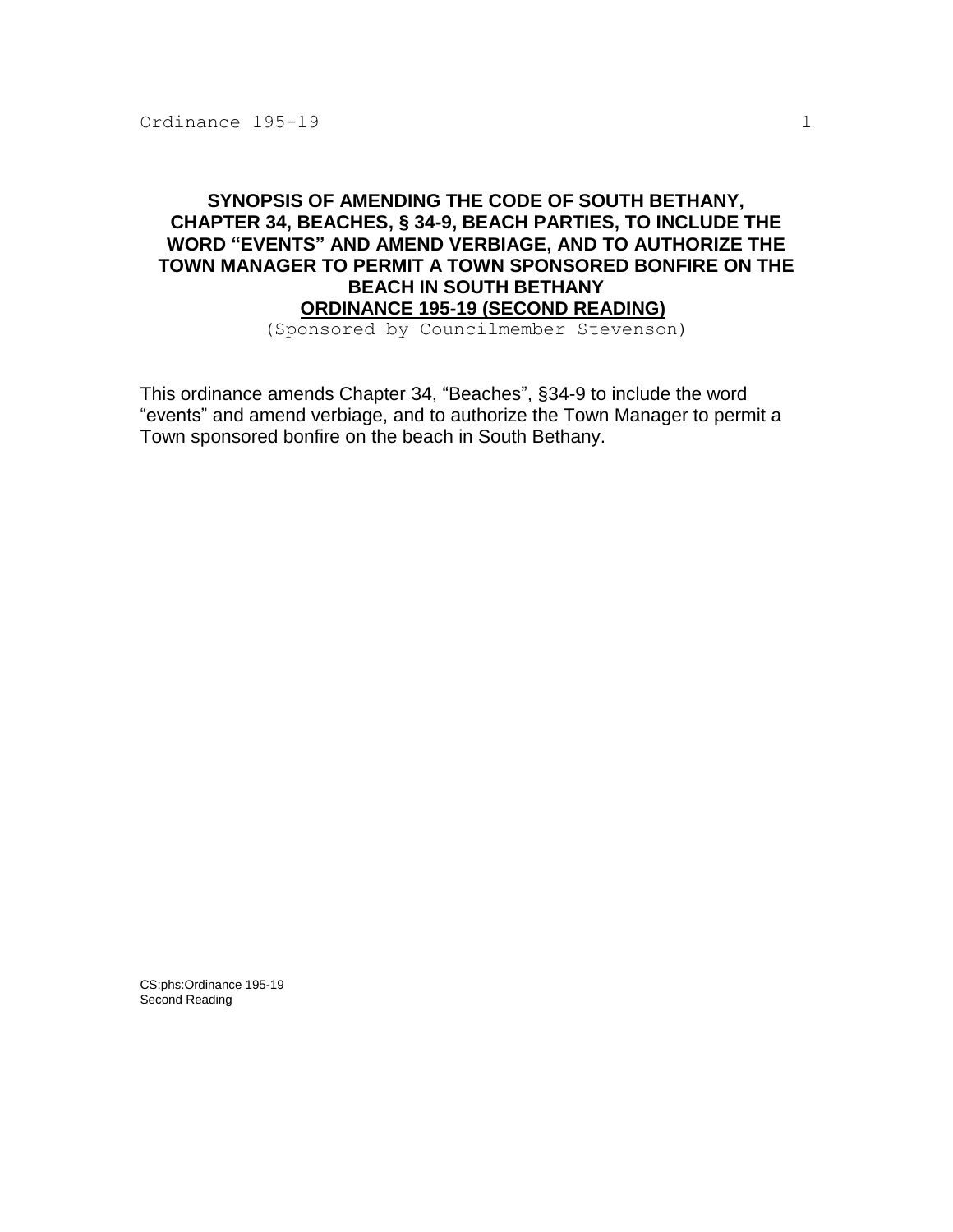Ordinance  $195-19$  2



# **ORDINANCE NO. 195-19**

**AN ORDINANCE TO AMEND** the Code of the Town of South Bethany, Chapter 34, **Beaches**, to include the word "events" and amend verbiage, and to authorize the Town Manager to permit a Town sponsored bonfire on the beach in South **Bethany** 

**BE IT HEREBY ENACTED** by the Council of the Town of South Bethany, Sussex County, a majority thereof concurring in Council duly met, that Chapter 34 ("Beaches") be amended as follows (additions are *highlighted* and deletions **marked through**)**:**

### **CHAPTER 34 Beaches**

### **§ 34-9. Beach parties/events.**

The **Mayor** *Town Manager* or his*/her* designee is authorized to issue a beach party*/event* permit to a resident of the town *who is 18 years of age or older (Permittee)* **over the age of 18 years**.

- A. Such permits shall be limited to an area, not closer than 75 feet to any dwelling or any sand dune. The **person to whom a permit is issued** *Permittee* **shall be charged with the** *accepts full* responsibility that the *beach* party*/event* does not create or lead to disorderly behavior. *The Permittee is responsible for cleaning the beach/event area and disposing of all waste.* **The party area shall be cleaned by the person obtaining the permit, in accordance with cleanup procedures issued by the town.** *All beach parties/events shall end by 11:00 p.m.*
- B. **Every person who is issued a permit** *Permittees* shall *be charged a fee payable to the Town of South Bethany. The fee shall be listed in the Town of South Bethany Schedule of Fees.* **give the town a deposit of \$50. The deposit of \$50 shall be refunded if the cleanup procedures issued by the town are complied with. If the cleanup procedures are not complied with, the deposit shall be forfeited**.